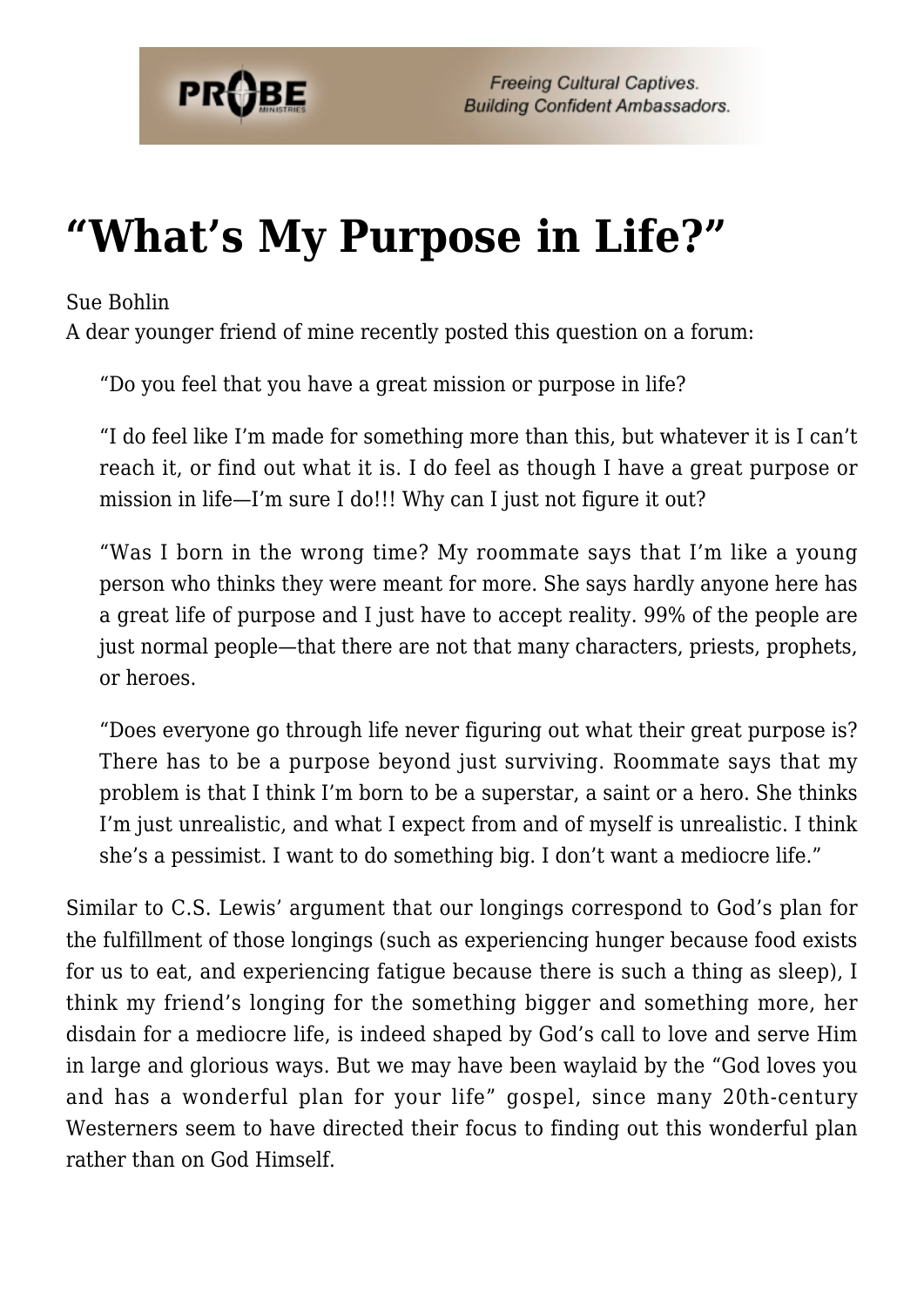

I don't see anywhere in scripture where we are called to find our purpose in life. I think God just wants us to obey what He's already given us. When we do a search for the phrases "God's will" or "will of God" in the Bible, we know for sure God wants us to do things like give thanks in all things (1 Thessalonians 5:18), be sanctified and avoid sexual immorality (1 Thessalonians 4:3), silence the ignorance of foolish people by doing good (1 Peter 2:15), and sometimes, suffer for doing what is right rather than for doing what is wrong (1 Peter 3:17).

All the "one anothers" in the Bible are commands, so those are God's will as well. So our purpose in life is to please Him through obedience, which should grow out of our awareness that He loves us and made us for Himself.

Because we are made in the image of God, our purpose in life is to put Him on display. We—our bodies, our minds, our humor, our gifts and talents—are a display case for the glory of God. I think the specifics of how we go about that don't matter as much as we seem to think they do. Desiring to be truthful and transparent in serving as display cases for the treasure within matters more, I believe.

According to John 15, it is the Lord's pleasure—and thus His purpose for us—that we bear *much* (as opposed to *some* or *more*) fruit in us. That means Christlikeness; that means the fruit of the Spirit: love, joy, peace, patience, kindness, goodness, gentleness, faithfulness, self-control (Galatians 5:22). So whether we are engaged in paid work or evangelizing on street corners, changing diapers or driving in traffic, putting Jesus on display is the most important thing. To do that, we need to continually immerse ourselves in His presence and His word, and hang around His people who are also immersing themselves in His presence and His word.

Right along with spiritual fruit is the topic of spiritual gifts. Finding God's personal purpose for us will involve discovering which of the spiritual gifts He has given each one of us, and using them to build up the body of Christ and bless